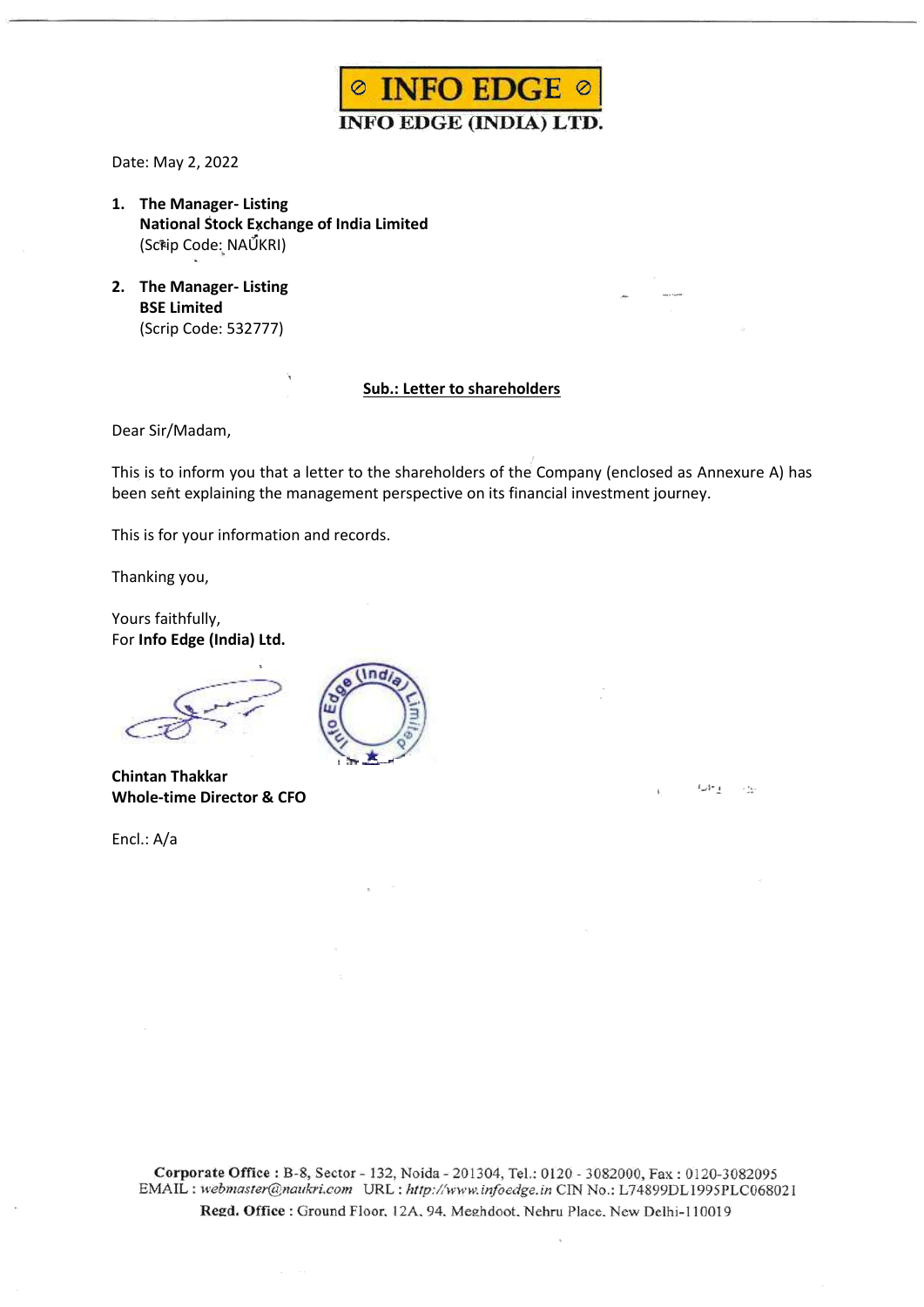## **Annexure A**

Dear Shareholder,

We are writing to thank you for reposing your faith and confidence in Info Edge. For any organization, a shareholder is perhaps the most important stakeholder and it is only apt that we express our gratitude to you for being part of the Info Edge family.

As you may be aware, and I am happy to note that MacRitchie Investments Pte. Ltd., an indirect wholly owned subsidiary of Temasek Holdings (Private) Limited ("Temasek") has committed to approximately 50% of total corpus of each of the schemes of Alternative Investment Funds ("AIFs"), as described herein below, in partnership with the Company.

In this context, we would like to describe to you the journey and philosophy of the investing business at Info Edge.

Info Edge has been a market leader in identifying and investing in promising early stage companies. This began fifteen years ago, in 2007, shortly after we went public. This activity includes two types of investments – strategic and financial. Strategic investments are in those companies that are synergistic with and important for the businesses we operate viz. Naukri, 99acres, Jeevansathi and Shiksha. Financial investments are in companies that may not be strategically important to our four operating businesses and the primary motive for us here is to earn a financial return.

Our financial investing activity can be divided into four phases.

The first phase was from 2007 to 2012. In this period we invested in over half a dozen companies. From this batch emerged two of the most successful startups in India – Zomato and Policybazaar. We first invested in Policybazaar in 2008 and in Zomato in 2010. Since then we have continued to invest in subsequent fund raising rounds of both these companies as and when required and appropriate. As you are aware, both these companies have now listed publicly and have a combined market capitalization of approx. USD 10 billion currently. Mighty oaks from little acorns grow - indeed. What seemed like a small investment a decade or more ago has yielded great value for our shareholders.

The second phase was from 2012 to 2015. In this phase we were in "wait and watch" mode. We had placed some bets but it was too early for any positive results to emerge. As a company we are risk averse and conservative. Therefore during this period, we decided not to make any investments in any fresh start-ups until we had greater visibility about the results from the first batch of companies. In these three years we merely continued investing into the existing portfolio – to those companies that needed the funding and also deserved it.

As positive results from our investments in Zomato and Policybazaar began to emerge by 2015, we gained confidence that the strategy of investing in start-ups would indeed yield value for our shareholders. In 2016 we once again began to invest in fresh start ups and thus began the third phase from 2016 to 2019 where we invested in a number of promising start-ups while continuing to support the older portfolio. Some of the companies that we invested in during this period, include Bijnis, Shipsy, Gramophone, Shopkirana and Adda24x7. Although these are all still at a relatively early stage in their journey and haven't achieved the kind of scale and value that Zomato and Policybazaar have done, several are showing great promise. Of course, any early-stage investment in startups carries risk and sometimes despite our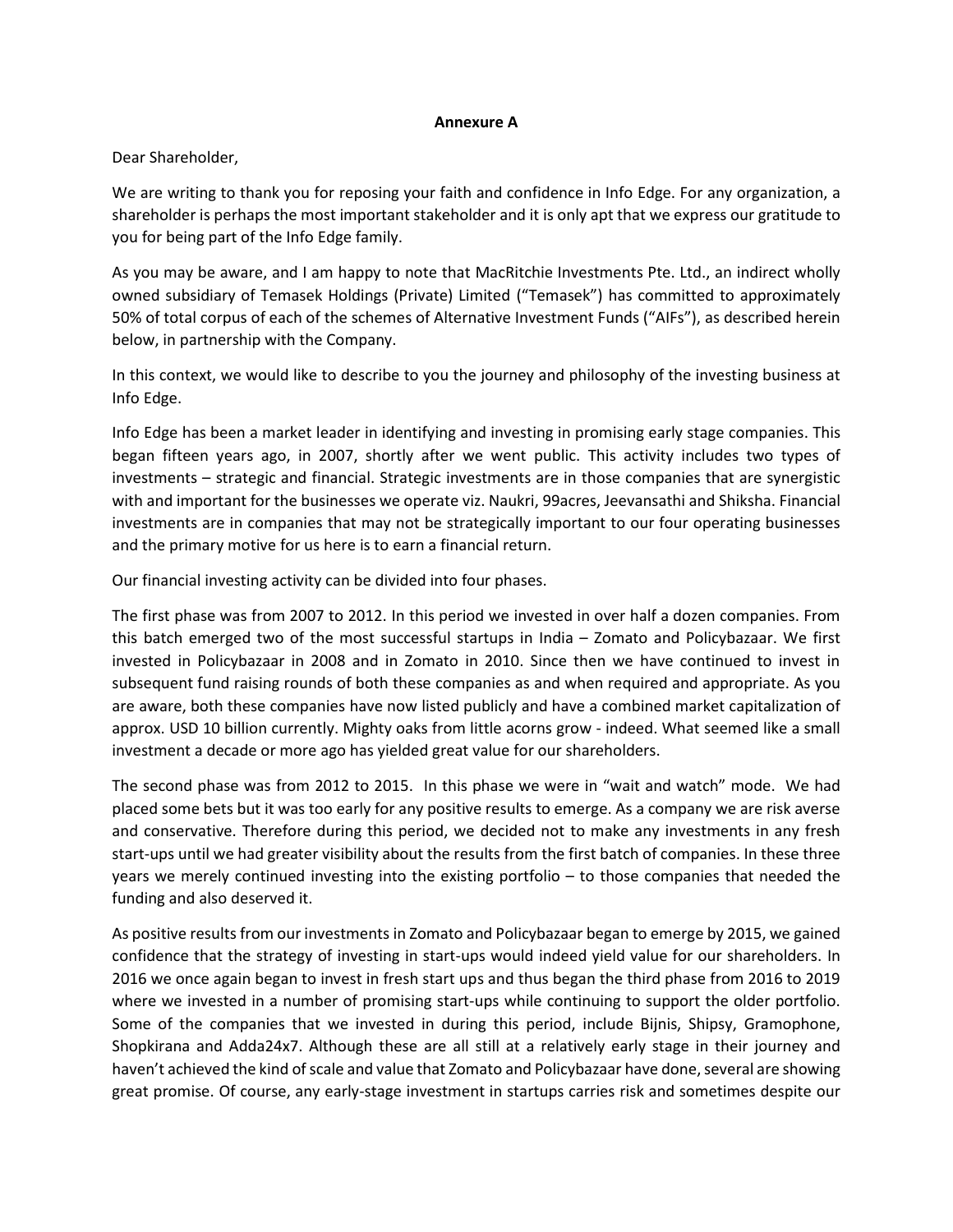best efforts, things do not pan out in the manner we expect and hope. However, we are hopeful that some of these investments made during this phase will go on to create substantial value for our shareholders.

Since 2007 we have invested approximately USD 250 million in the first three phases (including the follow on rounds that may have gone in as recently as 2022). Based on the public market value of our holding in Zomato and Policy Bazaar as well as on the estimated value of our holding in the unlisted companies based on the valuation of the latest rounds of fund raise where another investor has come in (external validation) the value of our investment has appreciated manifold. We are happy with the results achieved thus far.

The fourth phase of our early stage investing journey began in 2019 when we decided to set up a Venture Capital Fund, namely Info Edge Venture Fund ("IEVF") in the form of a SEBI registered AIF vehicle. First Scheme of IEVF, namely IE Venture Fund I ("IEVF-I") was capitalized with Rs. 750 crores with 50% being invested by Info Edge and 50% Temasek.

IEVF-I has invested in 28 start-ups over the last two and a half years. We came in as the first or second institutional investor in a large majority of these companies and have deployed a total of USD 83 million till March 31, 2022. As many as 10 companies out of these 28 have received investment from other investors subsequent to our investment. These subsequent rounds have been at a higher valuation than when we first invested and after the start-ups demonstrated significant business improvement. The valuation growth of the companies in this portfolio has been substantial and our hope is to continue to remain on this path of growth. It is possible that the IRR of this portfolio will moderate over time and it is hard to estimate the eventual IRR for these investments. However as of now, the estimated IRR of IEVF-I, based on valuations in the last round of fund raise in these companies is among the best in the industry.

It is in this backdrop, in order to carry on our early stage investing activity which we believe will continue to create value for our shareholders, that we are planning to invest in three new schemes in partnership with Temasek.

The total size of all the three proposed funds/schemes together is USD 325 million with Temasek committing 50% and Info Edge seeking to commit 50%:

- 1. IE Venture Fund Follow-on I, a Follow-on fund to invest in the emerging winners from IEVF-I (Fund size USD 100 million with USD 50 million from Info Edge and USD 50 million from Temasek). This is intended to consolidate our position in the best companies of IEVF-I. It is precisely this strategy of following on into the winners that delivered a large part of the returns we have earned in Policybazaar and Zomato.
- 2. IE Venture Investment Fund II (fund size USD 150 million with USD 75 million from Info Edge and USD 75 million from Temasek). This will continue to invest in new start-ups along the same strategy as IEVF-I – Consumer Internet, B2B Commerce, SAAS/Cloud/Devops, IoT etc.
- 3. Capital 2B Fund I (fund size USD 75 million with USD 37.5 million from Info Edge and USD 37.5 million from Temasek) – this will have more of a Deep Tech and IP focus.